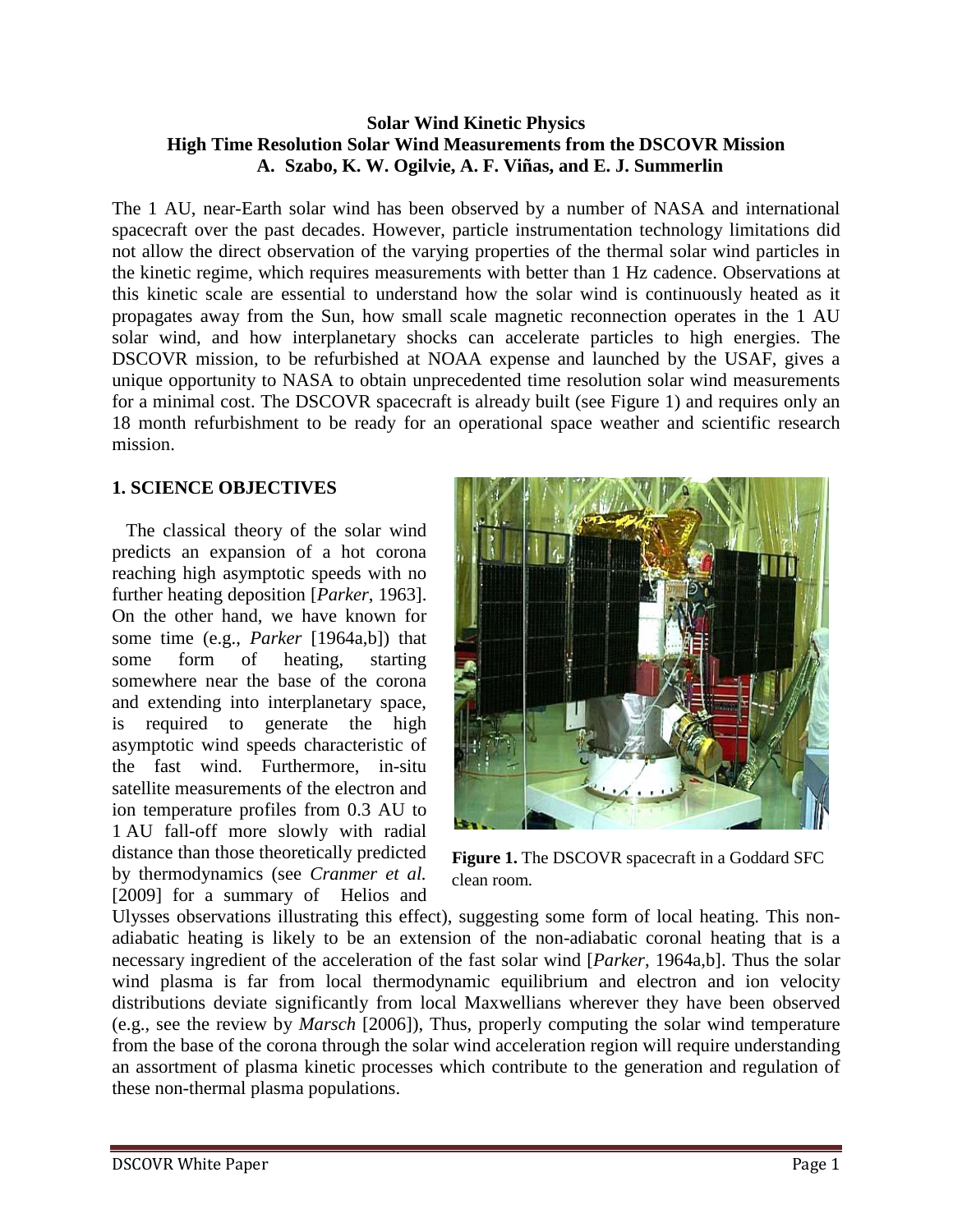## **How do turbulent fluctuations at the Larmor radii or inertial length scales heat the particle velocity distributions?**

 There is broad consensus that magnetohydrodynamic (MHD) turbulence plays an important role to the local heating of the solar wind (e.g., *Vasquez et al.* [2007], *Cranmer et al.* [2009]). The basic physical picture is that large scale "energy containing" eddies (e.g., posited that the differential motions of adjacent streams are unstable to the generation of large scale Alfvén waves as suggested by *Coleman* [1968]) recursively cascade to smaller scales until reaching a dissipation scale which is determined by wave-particle resonances [*Howes et al.*, 2008a, b; *Schekochihin et al*., 2009]. While much progress has been made in understanding the physics of the cascade in the inertial range (below the driving scale and above the dissipation scale), a clear picture of the dissipation process has not yet emerged. In particular, we do not understand exactly how the energy in the small scale fluctuating fields and flows is converted into internal energy. To answer this question we need to measure the density, temperature and anisotropy of both ions and electrons at cadences faster than 1 s to be able to estimate these fluctuations on length-scales of the order of the Larmor radii and on the inertial scales for both ions and electrons. These measurements have not been made in the long history of near-Earth solar wind research.

### **What physical processes and conditions control the dissipation-scale spectral break of the interplanetary magnetic field?**

 The spectrum of magnetic field fluctuations in the solar wind is approximately a power law spectrum from  $10^{-4}$  Hz to  $10^{-1}$  Hz with a typical power-law exponent near 5/3. This inertial range spectrum is followed by a spectral break, a steepening of the spectral slope that typically occurs around 1 Hz in the spacecraft frame at 1 AU. The spectral break is believed to be caused by the onset of collisionless damping at kinetic scales which converts turbulent energy into particle thermal energy (*Leamon et al*., 1998a,b, 1999a,b, 2000). The length scales that mark the transition from large MHD scales to small kinetic scales are the thermal ion cyclotron radius and the ion inertial length. If the fluctuations are primarily composed of Alfven waves propagating parallel to the mean magnetic field B0, then strong ion cyclotron damping of the left-hand polarized mode occurs when their wavelengths become of the order of the ion-inertial length and this condition will determine the location of the spectral break. On the other hand, if the fluctuations are composed primarily of quasi-perpendicular propagating waves, then there is a transition from the Alfven wave to the kinetic Alfven wave (KAW) when their wavelengths become of the order of the ion-gyroradii and this is the wave number where collisionless (i.e., Landau) damping starts to become significant and the spectral break occurs. Closely related to these mechanisms are the kinetic processes and plasma instabilities that regulate particle distribution functions in the solar wind, many of which remain controversial (*Hellinger et al*., 2006; *Bale et al*., 2009). To address this question we need, besides the density, temperature and anisotropy of the solar wind ions and electrons at these temporal scales, a determination of the wave vector propagation relative to the local magnetic field. To provide closure, the bulk velocity measurements have to have enough temporal resolution to allow for Doppler shifting (if necessary) the observed frequencies into the rest frame of the plasma, measurements that have not been made to date.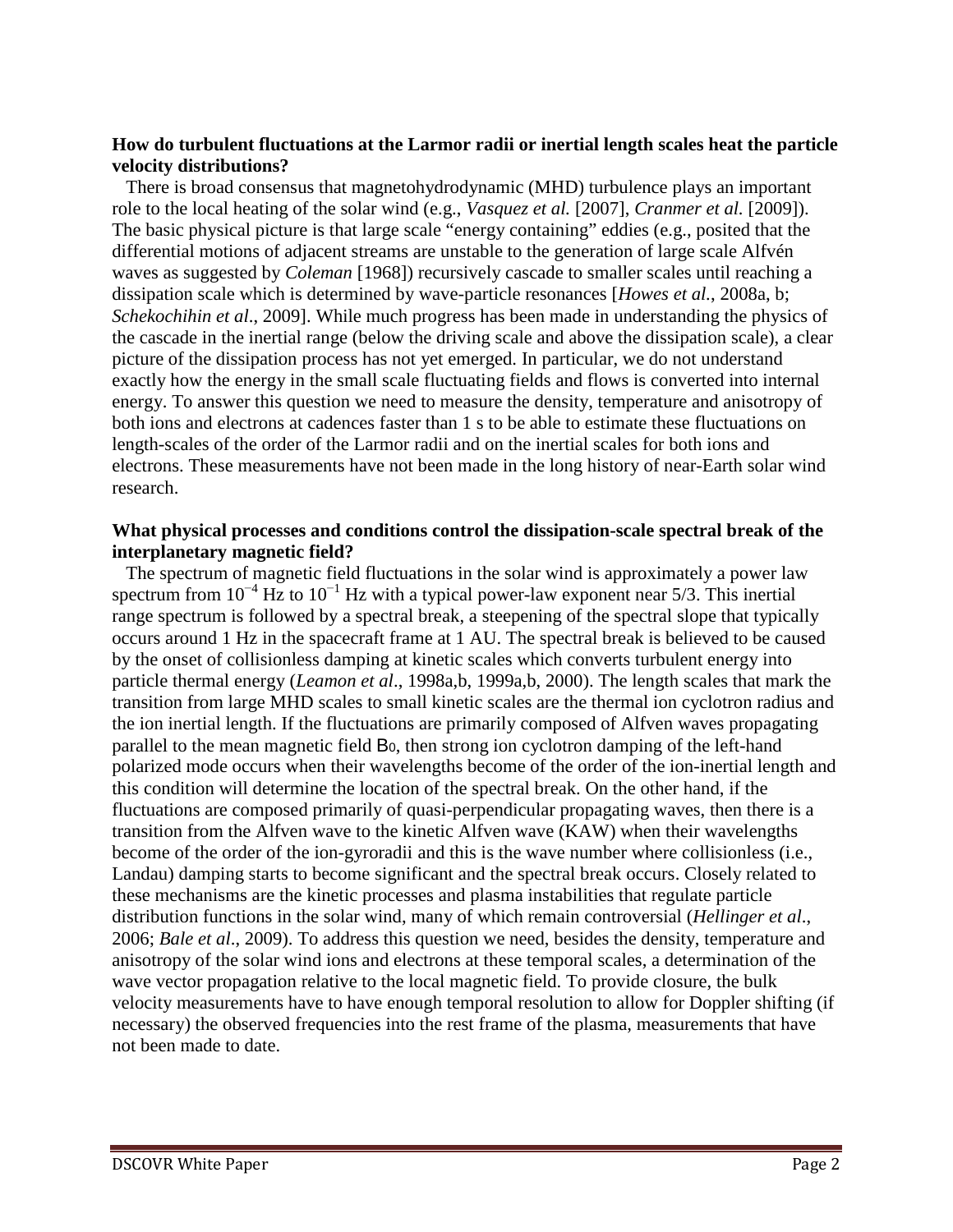#### **How does the electron halo and** *strahl* **form?**

 Electrons have been usually considered less important than the ions for the dynamics of the solar wind, because of their small mass and occasional lower thermal energy density. However, electrons are essential to ensure quasi-neutrality, and are the main contributors to the ambipolar electric field via the thermal pressure gradient. They can carry energy in the form of heat-flux driven by the skewed thermal bulk and/or a suprathermal tail of the velocity distribution function. These electron properties are determined mainly by the large-scale interplanetary magnetic field and the self-generated electrostatic potential, by Coulomb collisions in the thermal energy range of  $\sim 10$  eV, and by various other kind of wave-particle interactions. The solar wind electrons are also subsonic, i.e., their solar wind mean speed is considerably lower than their mean thermal speed. Their velocity distribution function, as illustrated in Figure 2, typically include a cold quasi-isotropic Maxwellian core, a hot halo with a power-law like distribution (usually well-modeled by a Tsallis-Lorentzian κ-like distribution function) that sometimes could be anisotropic, and a distinct field-aligned beam called the *strahl*, which carries most of the electron heat flux.

 The classical Spitzer-Härm heat law states that the electron heat flux flows down the local temperature gradient. If this is valid at the base of the corona, then some mechanism must be depositing heat into the corona to maintain the local maximum. However, the ratio of the mean free path to the temperature gradient scale at the coronal base is such that non-local transport effects can render the Spitzer-Härm perturbation theory invalid. *Dorelli and Scudder* [2003] have demonstrated (by numerically solving the Fokker-Planck equation) the surprising result that significant non-thermal electron distributions can be maintained at the base of the corona in the presence of Coulomb collisions, in some cases allowing heat to flow *up* the local temperature gradient.



**Figure 2.** Components of the electron velocity distribution function.

 Several processes begin to contribute to the solar wind thermal conductivity as particles move out from the coronal base into interplanetary space along a magnetic flux tube. If the solar wind were completely collisionless, electrons at the coronal base with enough energy to traverse the polarization potential barrier (required to maintain zero radial current density) would be focused into a very narrow beam aligned along the magnetic field. This would form the *strahl* component that indeed has routinely been observed in the fast solar wind from 0.3-1 AU (e.g., *Schwenn and*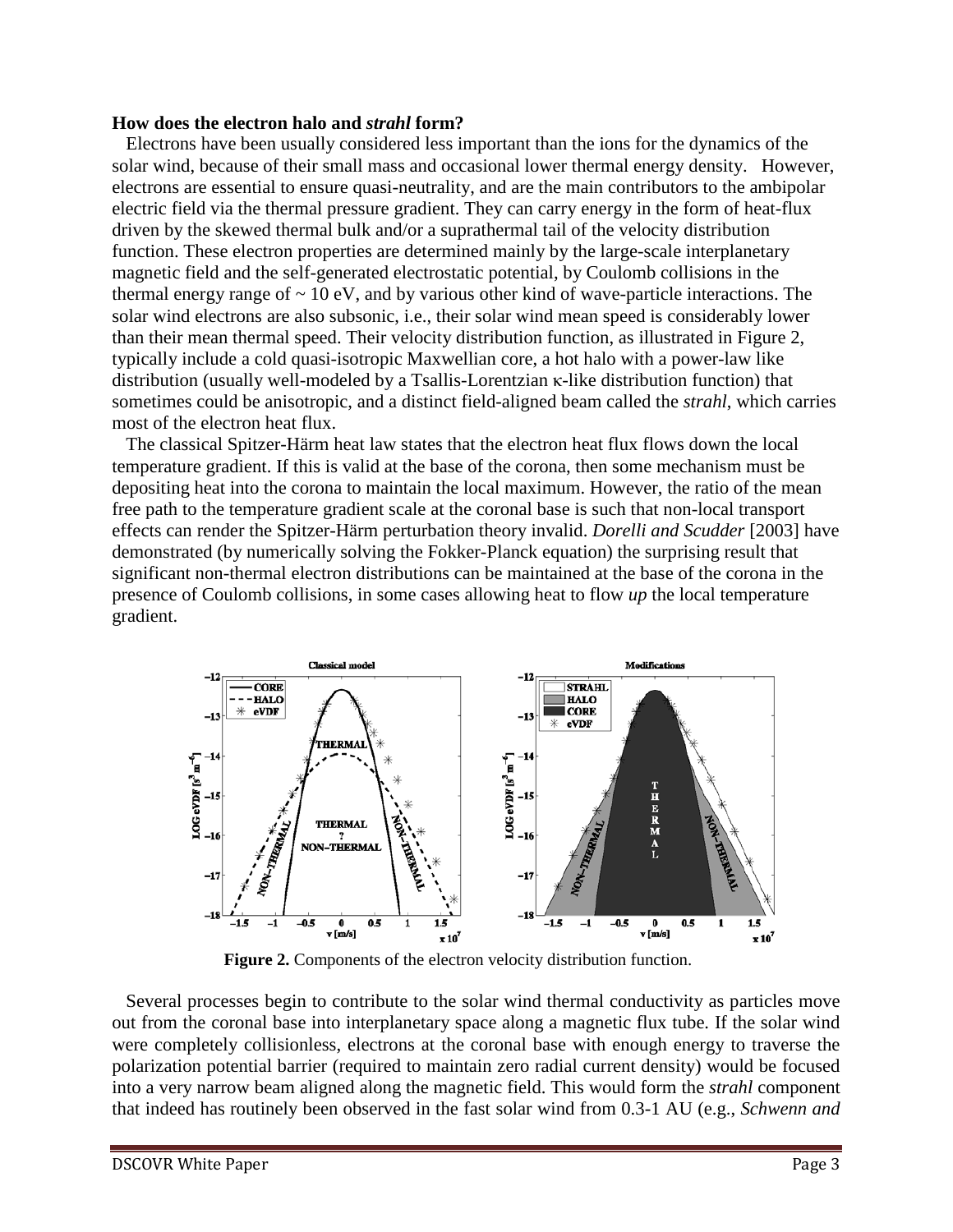*Marsch* [1991]). But the observed *strahl* component is typically broader than that predicted by magnetic moment conservation alone. In particular, we do not understand exactly how does the *strahl* broaden and how is it regulated. Observations suggest that the formation of the solar wind halo electrons is the result of the scattering of the *strahl* (*Maksimovic et al*. [2005]; *Stverak et. al*., 2009). The premise is founded on observations that connect the decrease in the *strahl* density with radial distance from the Sun with a corresponding increase in the density of the halo. Whether this is due to a long term steady scattering of the *strahl* or occurs in multiple short bursts is not known, nor has there yet been a scattering mechanism identified. To identify this mechanism, sufficiently fast cadence  $({\sim 1 \text{ Hz at 1 AU}})$  full electron distribution function measurements in the 1 AU solar wind are necessary.

 Another effect that shapes the electron heat flux is the polarization electric field, which acts to decelerate electrons (producing a population of trapped electrons with zero bulk velocity in the Sun's rest frame) and accelerate protons (e.g., *Jockers* [1970], *Lemaire and Scherer* [1972], *Maksimovic* [1997]). In the context of the steady state Vlasov equation, the polarization electric field is the mechanism by which the solar wind protons are accelerated to supersonic speeds. A major difficulty with such collisionless models, however, is that they do not properly take into account the effects of microturbulence driven by the large (unobserved) anisotropies and velocity space discontinuities which tend to occur in steady state Vlasov solutions. And indeed, this electron deceleration process might be closely related to the problem of the broad "strahl" component, also requiring unprecedented ~1 Hz full electron distribution function measurements in the 1 AU solar wind.

### **Are there small, bursty magnetic reconnection events in the 1 AU solar wind?**

 Very narrow regions in the interplanetary medium where magnetic field strength abruptly decreases to nearly zero, have been observed for a long time [e.g., *Burlaga and Ness*, 1968; *Burlaga*, 1968], and have been termed magnetic holes by *Turner et al*. [1977]. Two major classes of these magnetic holes have been distinguished: "D-sheets" associated with field rotations [*Burlaga and Ness*, 1968] and "linear' magnetic holes [*Turner et al*., 1977; *Fitzenreiter and Burlaga*, 1978] which show no field rotations. D-sheets are of particularly great interest since they might be the interplanetary signatures of small, bursty reconnection events. Linear magnetic holes on the other hand are believed to be pressure-balanced structures. However, to date, no sufficiently high time resolution solar wind plasma data is available to study these structures. Magnetic holes near Earth, which are not infrequent with a rate of about 1.5/day, move past a spacecraft in the time range of 2 to 130 seconds, the median time being 50 seconds. Thus plasma measurements with a cadence of at least 1 second is required, in conjunction with similarly fast magnetic field observations, to provide the first detailed observations of the internal structure of magnetic holes that would lead to a greater understanding of the magnetic reconnection mechanism.

### **What is the internal kinetic structure of interplanetary shocks?**

 While interplanetary shocks have been studies for a very long time, and even the internal structure of MHD shocks is comparatively well understood primarily due to Earth bow shock observations, very little is known about the structural variations due to the various MHD shock types. The nearly stationary Earth's bow shock provides an excellent opportunity to study of fast reverse strong MHD shocks. However, the much richer variety of interplanetary shocks are much harder to study due to their great speed with respect to, and hence short time of passing, a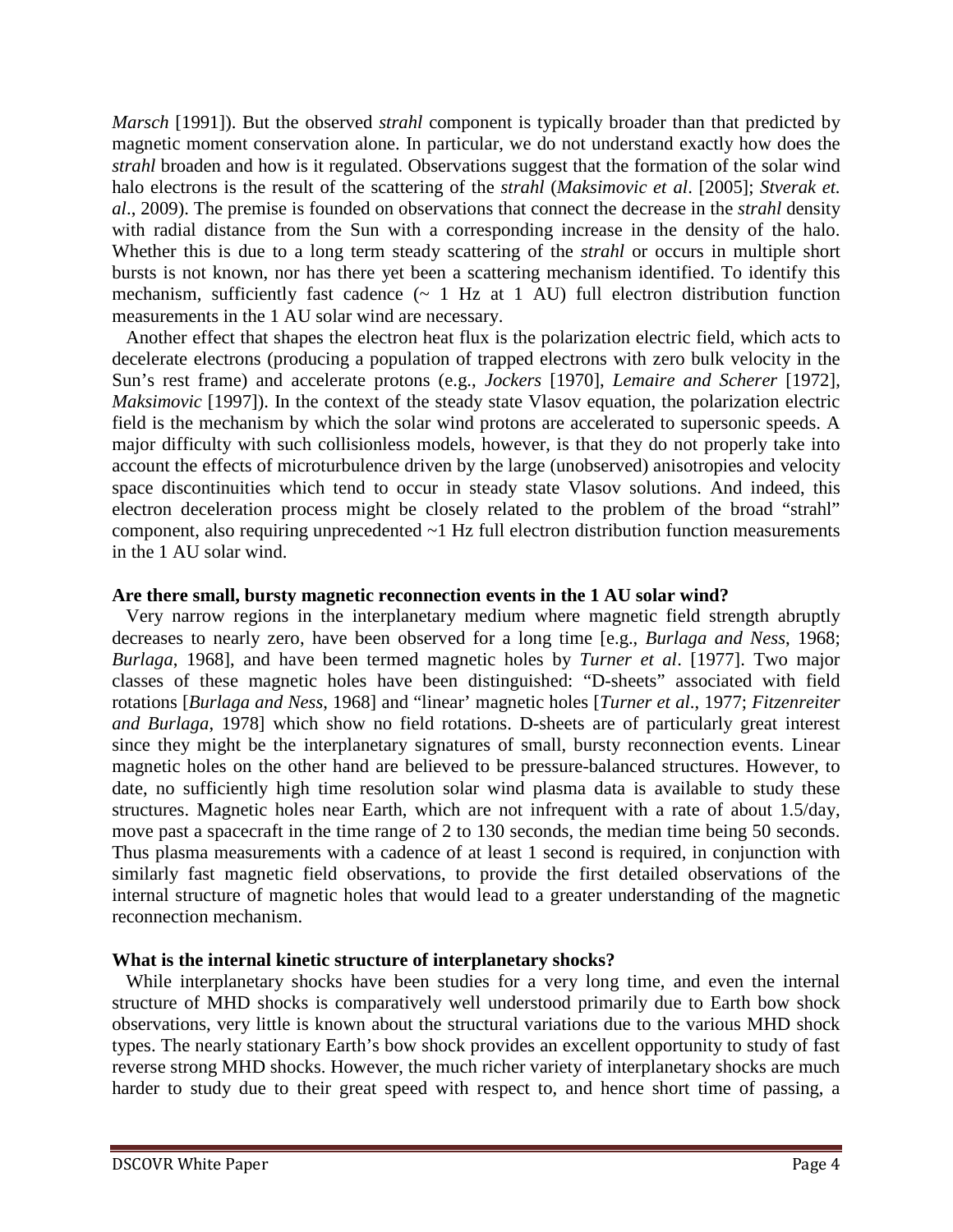spacecraft. High time resolution  $\left($  < 1 second) plasma and magnetic field observations are required to open a window into the internal structures of weak and even slow interplanetary shocks hopefully leading to a better understanding of their formation, dissipation and their acceleration of energetic particles.

## **2. THE DSCOVR SPACE SCIENCE INSTRUMENTATION**

 The science questions outlined above have it in common that they all require high time resolution (< 1 second) 1 AU solar wind ion moment, full electron distribution and vector magnetic field measurements. The Deep Space Climate Observatory (DSCOVR), formerly known as Triana, spacecraft has a space science instrument package, called PlasMag, that meets these measurement requirements. The PlasMag suite consists of three parts: 1) a Faraday cup to measure the reduced distribution function of the ion component of the solar wind with an unprecedented time resolution of 90 milliseconds, 2) a "tophat" electrostatic analyzer to measure the nearly full 3D electron velocity distribution



**Figure 3**. The DSCOVR electron tophat electrostatic analyzer.

function in every 800 milliseconds, and 3) a flux-gate magnetometer to make a vector measurement in 30 milliseconds.

 The Faraday Cup is particularly suited for precise solar wind measurements on a three-axis stabilized spacecraft because of its large field of view  $(\pm 30^{\circ})$ . The use of three separate collectors allows the full range of the solar wind deflections ( $\sim \pm 15^{\circ}$  in all directions) to be accommodated, while still allowing a reduced 3D velocity distribution function to be collected. Thus whole distribution function remains in the field of view at all times so that accurate and high time resolution solar wind moments (density, velocity and temperature) can be computed.

 The tophat electrostatic analyzer (Figure 3) will make measurements of the electron distribution function between 5 eV and 2 keV in a time as short as 800 milliseconds. The instrument has a set of six anodes distributed uniformly in azimuth, each with a field of view of 50° x 7° in azimuth and elevation. The coverage in elevation is accomplished by varying the potential of external deflection plates resulting in 15 different elevation angles between +60° and -60° above and below the plane of the anodes. Thus the instrument, sitting at the tip of a 7 m boom, has almost complete  $4\pi$  sr field of view. This allows the rapid determination of electron temperature anisotropies and any variation in the electron *strahl* component.

 Completing the PlasMag instrument package is a standard flux-gate vector magnetometer also sitting on the spacecraft instrument boom. The magnetometer has a sensitivity level of better than 0.1 nT and a native data collection rate of 100 vectors per second, though only every fourth vector is going to be telemetered to Earth.

 The combined PlasMag instrument suite will provide all the required measurements identified to accomplish the science objectives outlined at the beginning of this paper.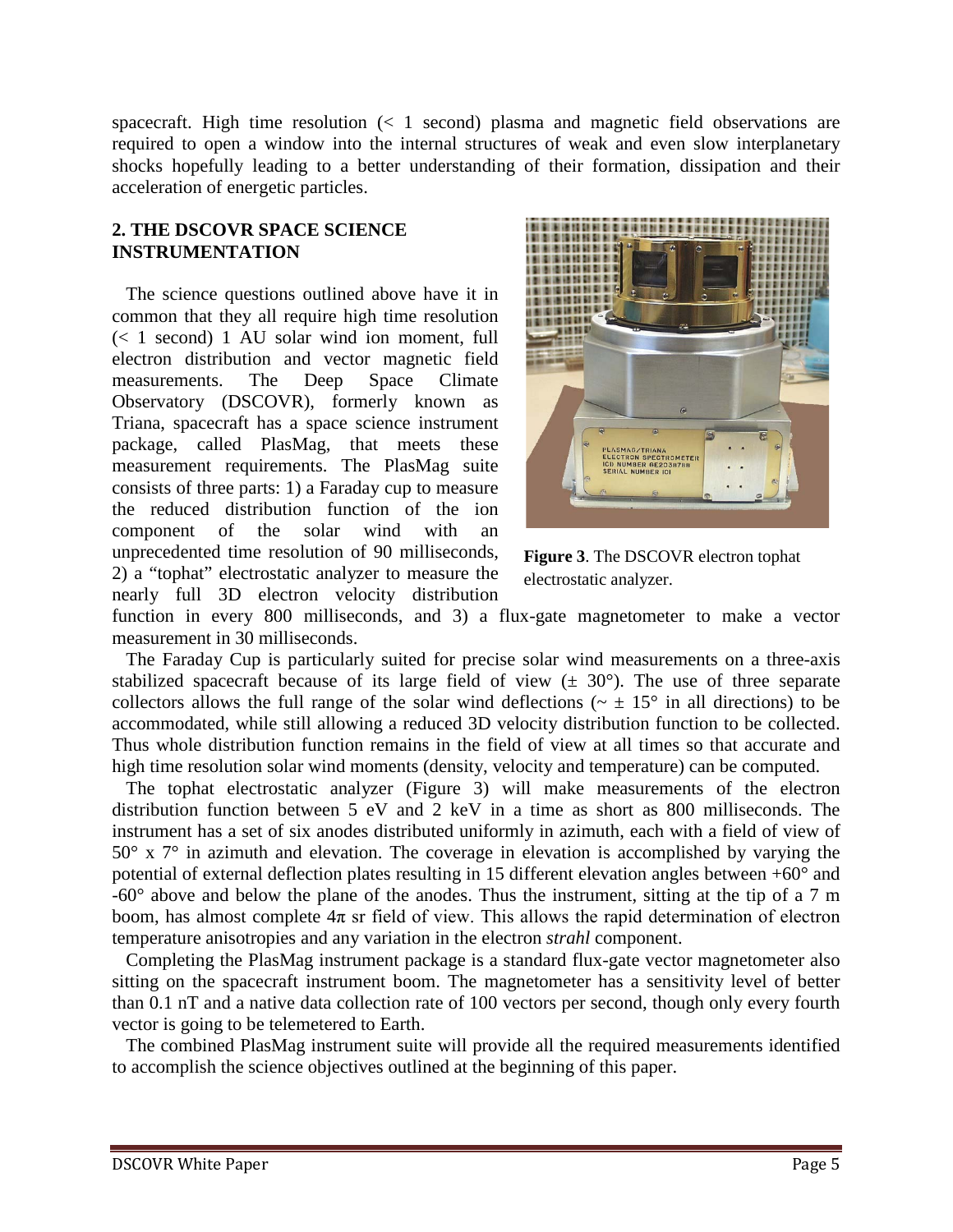### **3. MISSION HISTORY AND ASSOCIATED NASA COST ESTIMATE**

 In 1998, then Vice-President Al Gore proposed a mission to the earth-sun first Lagrange point (L1) to observe Earth as a planet. This mission was named Triana after the lookout on Christopher Columbus's fleet who was reported to be the first person to see the new world. The mission development proceeded for 21 months and spent an estimated \$249M (in FY07\$) before being de-manifested from the Space Shuttle. Then the spacecraft was placed in a state of "Stable Suspension" starting in November of 2001 and it was renamed the Deep Space Climate Observatory. (DSCOVR). In 2008, NASA was requested by the United States Air Force (USAF) and the National Oceanic and Atmospheric Administration (NOAA) to complete a study of refurbishing DSCOVR for a launch in 2012. While there had been several previous studies quite similar in nature, this study was unique in that it included funding to remove DSCOVR from storage and perform a power-on test to assess the current status of the observatory. These tests were completed by May 2009 and a refurbishing cost estimate was provided to NOAA. Currently, Congressional NOAA funding is pending to pay for the refurbishing of DSCOVR and a tentative USAF launch vehicle is provided for a December, 2012 launch date.

 The NOAA paid for DSCOVR mission is an exclusively real-time space weather monitoring undertaking and, therefore, the NOAA budget includes only elements that are necessary to produce the low cadence space weather measurements. While the DSCOVR spacecraft space science instruments have only a single mode of operation, and therefore, the complete high time resolution data telemetry has to be transmitted to Earth, the NOAA DSCOVR science center is planning to produce only ~ 1 minute cadence solar wind data products. It would fall to NASA to provide the necessary funding to produce the unique, high time resolution data products. Based on the current, highly optimized Wind spacecraft instrument data production experience, the high cadence data products from the three DSCOVR PlasMag instruments would require a yearly NASA funding level of  $\sim$  \$1M.

# **4. EVALUATION CRITERIA**

 *Identification as a high priority or requirement in previous studies or roadmaps*. An L1 solar wind monitoring mission is explicitly identified by the 2003 Decadal Survey (*The Sun to Earth – and Beyond: A Decadal Research Strategy in Solar and Space Physics*") as a small mission. The Survey moreover discusses the importance of continued L1 space weather predictions also echoed by the 2009 NASA Heliophysics Roadmap. This later document calls for a multi-agency effort to accomplish this goal. The DSCOVR mission, supported by NASA, NOAA and the USAF would fit this objective well.

*Makes a significant contribution to more than one of the panel themes.* The DSCOVR high time resolution solar wind measurements will address both solar/heliospheric (solar wind acceleration, IP shock structure) and solar wind/magnetosphere interactions science objectives. Also, since DSCOVR is designed to be a real time space weather monitor, it directly contributes to the research to operations theme.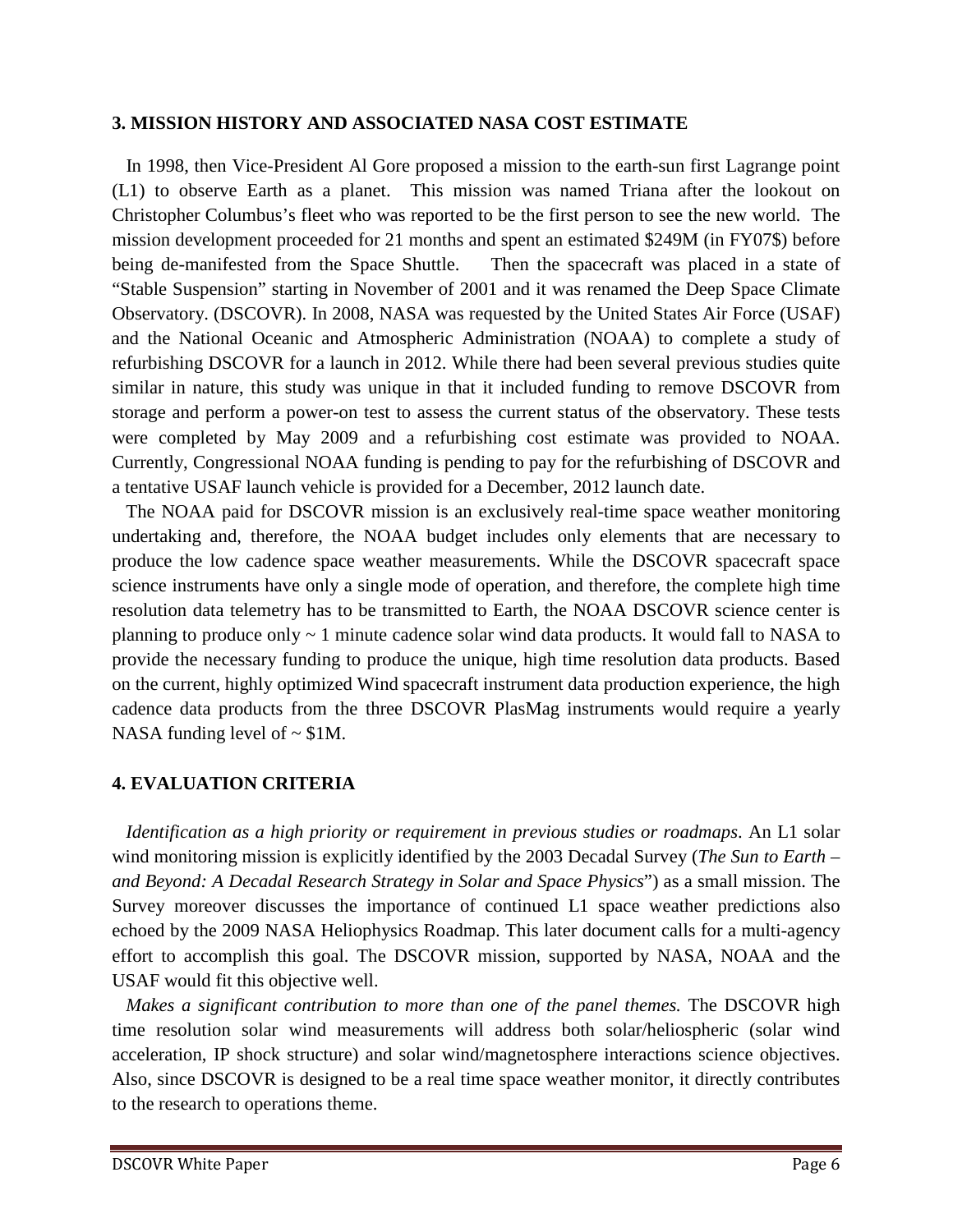*Contributes to important scientific questions facing solar and space physics today*. The DSCOVR high time resolution solar wind measurements will directly allow the investigation of solar wind heating, evolution and transient structures.

 *Contributes to applications and/or policy making*. The DSCOVR solar wind proton and magnetic field measurements would be immediately used by NOAA operational space weather forecasting. The operational value of high cadence measurements and electron distribution functions are still a matter of scientific research. But DSCOVR will provide the ideal test case for the transition of these new measurements into operational space weather forecasting.

 *Complements other observational systems or programs available*. A 20131 launch of DSCOVR would provide an ideal overlap with the current ACE and Wind missions. This would not only allow intercalibration of similar instruments, but facilitate multi-point studies.

 *Is affordable*. The cost of obtaining high time resolution solar wind measurements from DSCOVR is eminently cost effective as the brunt of the mission cost is on NOAA and the USAF. For a nominal investment, NASA would obtain a scientifically valuable data set that normally would require the investment of a complete mission. This is a unique opportunity.

 *Technical readiness*. The DSCOVR spacecraft is already completely built, and once the NOAA appropriation is approved, it will take only 18 months to refurbish the spacecraft and its instruments for a USAF launch.

 *Fits with other national and international plans and activities*. The DSCOVR mission fits readily into the US National Space Weather Program.

### **REFERENCES:**

- Bale, S. D., J. C. Kasper, G. G. Howes, E. Quataert, C. Salem and D. Sundkvist, Magnetic fluctuation power near proton temperature anisotropy instability threshold in the solar wind, *Phys. Rev. Lett*., **103**, 21,101, 2009.
- Burlaga, L. F., Micro-scale structures in the interplanetary medium, *Solar Phys*., **4**, 67, 1968.
- Burlaga, L. F. and N. F. Ness, Macro and microstructure of the interplanetary magnetic field, *Can. J. Phys*., **46**, S962, 1968.
- Colemann, Paul J., Jr., Turbulence, Viscosity and Dissipation in the Solar-Wind Plasma, *Ap. J.,*  153, p.371, 1968.
- Cranmer, S. R., W. H. Matthaeus, B. A. Breech, and J. C. Kasper, Empirical constraints on proton and electron heating in the fast solar wind, *Ap. J.,* 702, pp.1604-1614, 2009.
- Dorelli, J. C. and J. D. Scudder, Electron heat flow in the solar corona: Implications of non-Maxwellian velocity distributions, the solar gravitational field, and Coulomb collisions, *J. Geophys. Res.,* 108, doi:1029/2002JA009484, 2003.
- Fitzenreiter, R. J. and L. F. Burlaga, Structure of current sheets in magnetic holes at 1 AU, *J. Geophys. Res.*, **83**, 5579, 1978.
- Hellinger, P., P. Travnicek, J. C. Kasper and A. J. Lazarus, Solar wind proton temperature anisotropy: Linear theory and WIND/SWE observations, *Geophys. Res. Lett*., **33**, doi:10.1029/2006GL025925, 2006.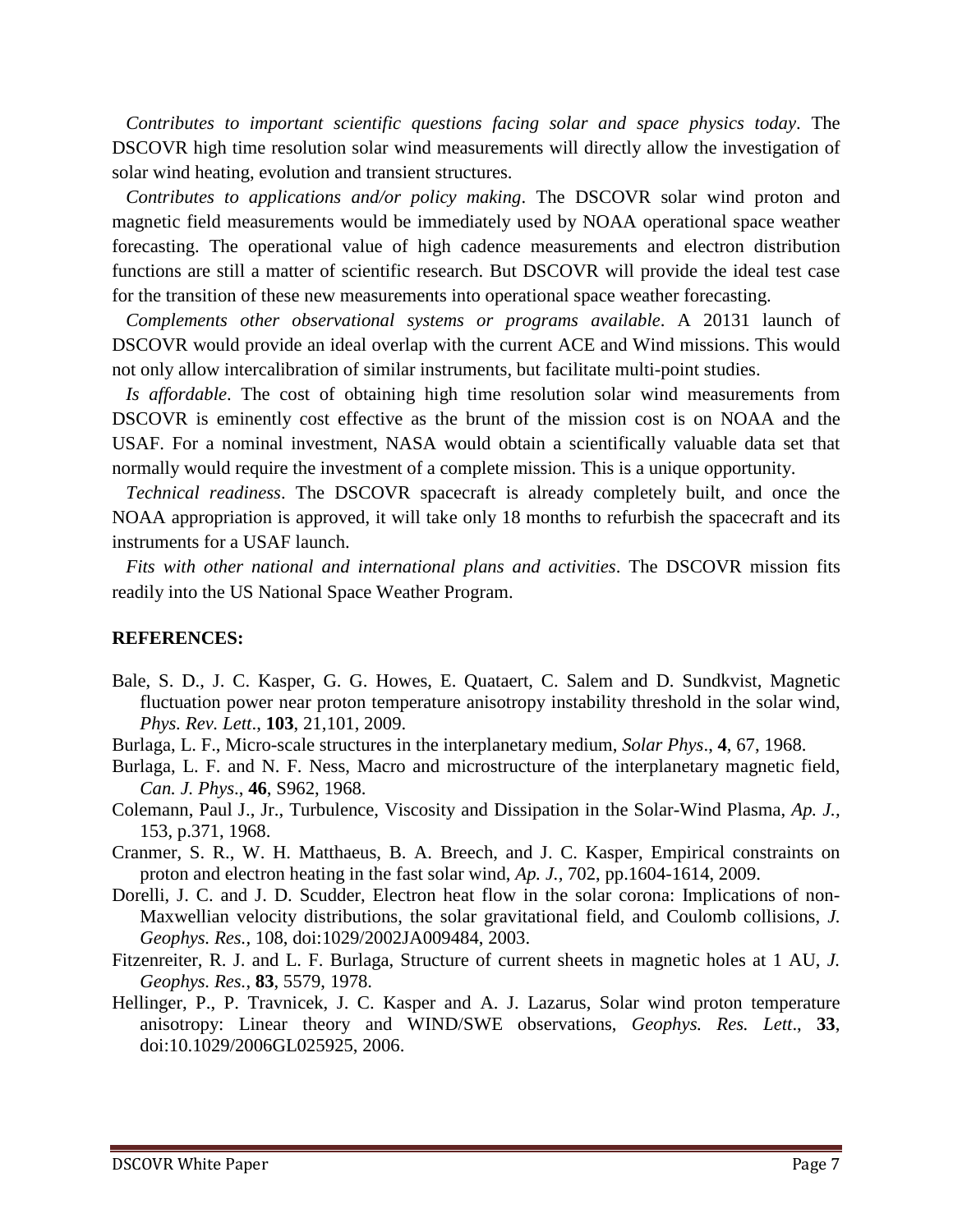- Howes G. G., S. C. Cowley,W. Dorland, G.W. Hammett, E. Quataert, and A. A. Schekochihin, A model of turbulence inmagnetized plasmas: Implications for the dissipation range in the solar wind. *J. Geophys. Res.*, 113(12):5103, 2008a.
- Howes G. G., W. Dorland, S. C. Cowley, G. W. Hammett, E. Quataert, A. A. Schekochihin, and T. Tatsuno. Kinetic Simulations of Magnetized Turbulence in Astrophysical Plasmas. *Phys. Rev. Lett.*, 100(6):065004, 2008b.
- Jockers, K., Solar wind models based on exospheric theory, *Astron. Astrophys.,* 6, 219-239, 1970.
- Leamon R. J., N. F. Ness, and C. W. Smith. The Dynamics of Dissipation Range Fluctuations with Application to Cosmic Ray Propagation Theory. In D. Kieda, M. Salamon, and B Dingus, editors, *Proceedings of the 26th International Cosmic Ray Conference*, volume 6 of *International Cosmic Ray Conference, August 17-25, 1999. Salt Lake City, Utah*, pages 366– 369, 1999a.
- Leamon R. J., W. H. Matthaeus, C. W. Smith, and H. K.Wong. Contribution of cyclotron resonant damping to kinetic dissipation of interplanetary turbulence. *Astrophys. J.*, 507:L181–L184, 1998a.
- Leamon R. J., C. W. Smith, N. F. Ness, W. H. Matthaeus, and H. K.Wong. Observational constraints on the dynamics of the interplanetary magnetic field dissipation range. *J. Geophys. Res.*, 103:4775, 1998b.
- Leamon, R. J., C. W. Smith, N. F. Ness, and H. K. Wong. Dissipation range dynamics: Kinetic Alfven waves and the importance of \_e. *J. Geophys. Res.*, 104:22331–22344, 1999b.
- Leamon R. J., W. H. Matthaeus, C. W. Smith, G. P. Zank, D. J. Mullan, and S. Oughton. MHDdriven Kinetic Dissipation in the Solar Wind and Corona. *Astrophys. J.*, 537: 1054–1062, 2000.
- Lemaire, J. and M. Scherer, Kinetic models of the solar wind, *J. Geophys. Res.,* 76, 7479-7490, 1972.
- Maksimovic, M., V. Pierarrd and J. Lemaire, A kinetic model of the solar wind with kappa distribution functions in the corona, *Astron. Astrophys.,* 324, 725-734, 1997.
- Maksimovic, M., et al., Radial evolution of the electron distribution functions in the fast solar wind between 0.3 and 1.5 au, J. Geophys. Res., 110, A09104, doi:10.1029/2005JA011119, 2005.
- Marsch, E., Kinetic physics of the solar corona and solar wind, Living reviews in solar physics, vol. 3, no. 1, 2006.
- Parker, E. N., Interplanetary Dynamical Processes, J Wiley, New York, 1963.
- Parker, E. N., Dynamical properties of stellar coronas and stellar winds I: Integration of the momentum equation, *Astrophys. J.,* 139, 72-92, 1964a.
- Parker, E. N., Dynamical properties of stellar coronas and stellar wind II: Integration of the heat flow equation, *Astrophys. J.,* 139, 93-122, 1964b.
- Schekochihin A. A., S. C. Cowley,W. Dorland, G.W. Hammett, G. G. Howes, E. Quataert, and T. Tatsuno. Astrophysical Gyrokinetics: Kinetic and Fluid Turbulent Cascades in Magnetized Weakly Collisional Plasmas. *Astrophys. J. Suppl.*, 182:310–377, 2009.
- Schwenn, R. and E. Marsch, Physics of the inner heliosphere II: Particles, waves and turbulence, Springer-Verlag, Berlin Heidelberg New York, 1991.
- Stverak, S., M. Maksimovic, P. M. Travnıcek, E. Marsch, A. N. Fazakerley, and E. E. Scime, Radial evolution of nonthermal electron populations in the low-latitude solar wind: Helios,